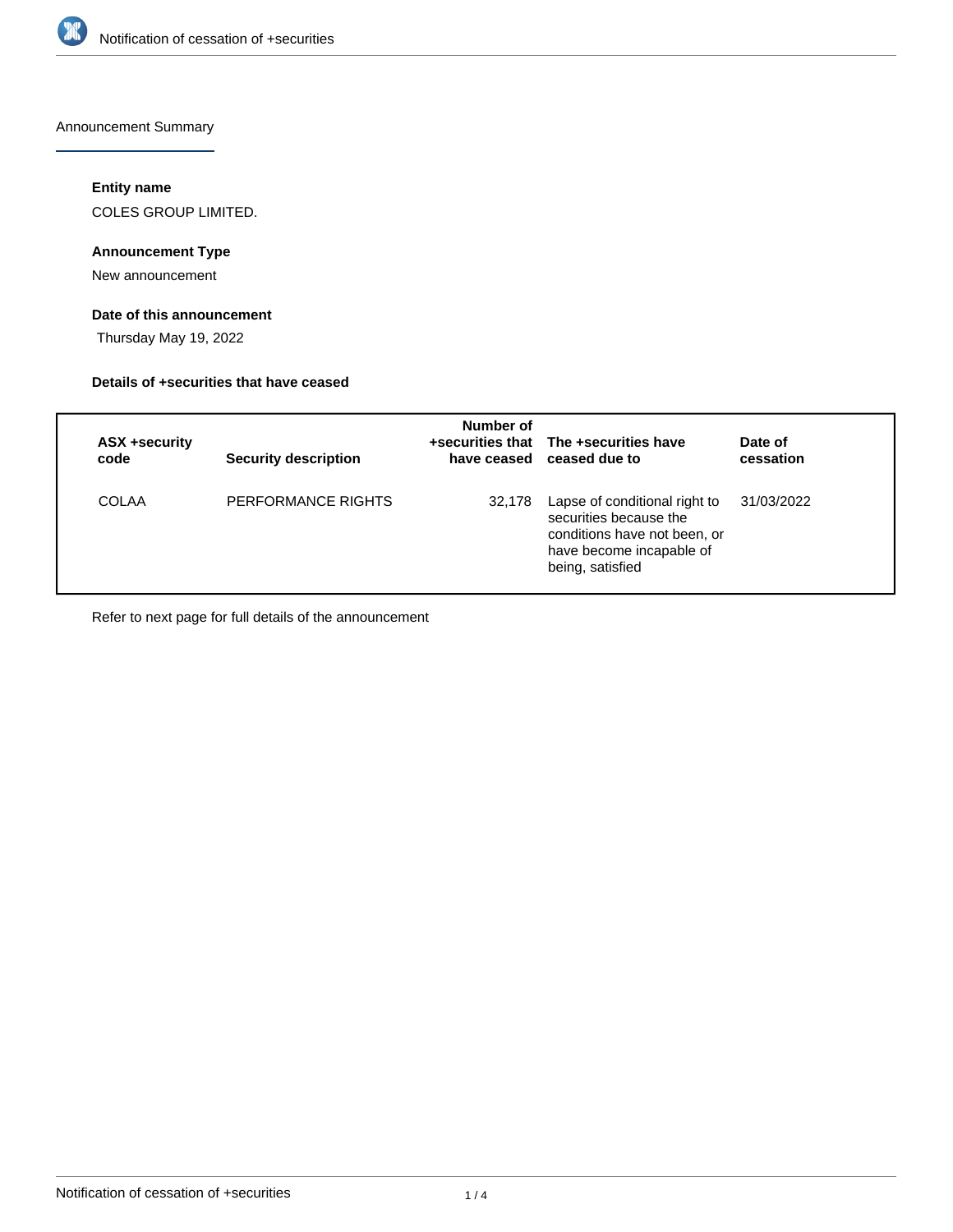

## Part 1 - Announcement Details

## **1.1 Name of +Entity**

COLES GROUP LIMITED.

We (the entity named above) provide the following information about our issued capital.

**1.2 Registered Number Type**

ACN

**Registration Number** 004089936

# **1.3 ASX issuer code COL**

**1.4 The announcement is** New announcement

# **1.5 Date of this announcement**

19/5/2022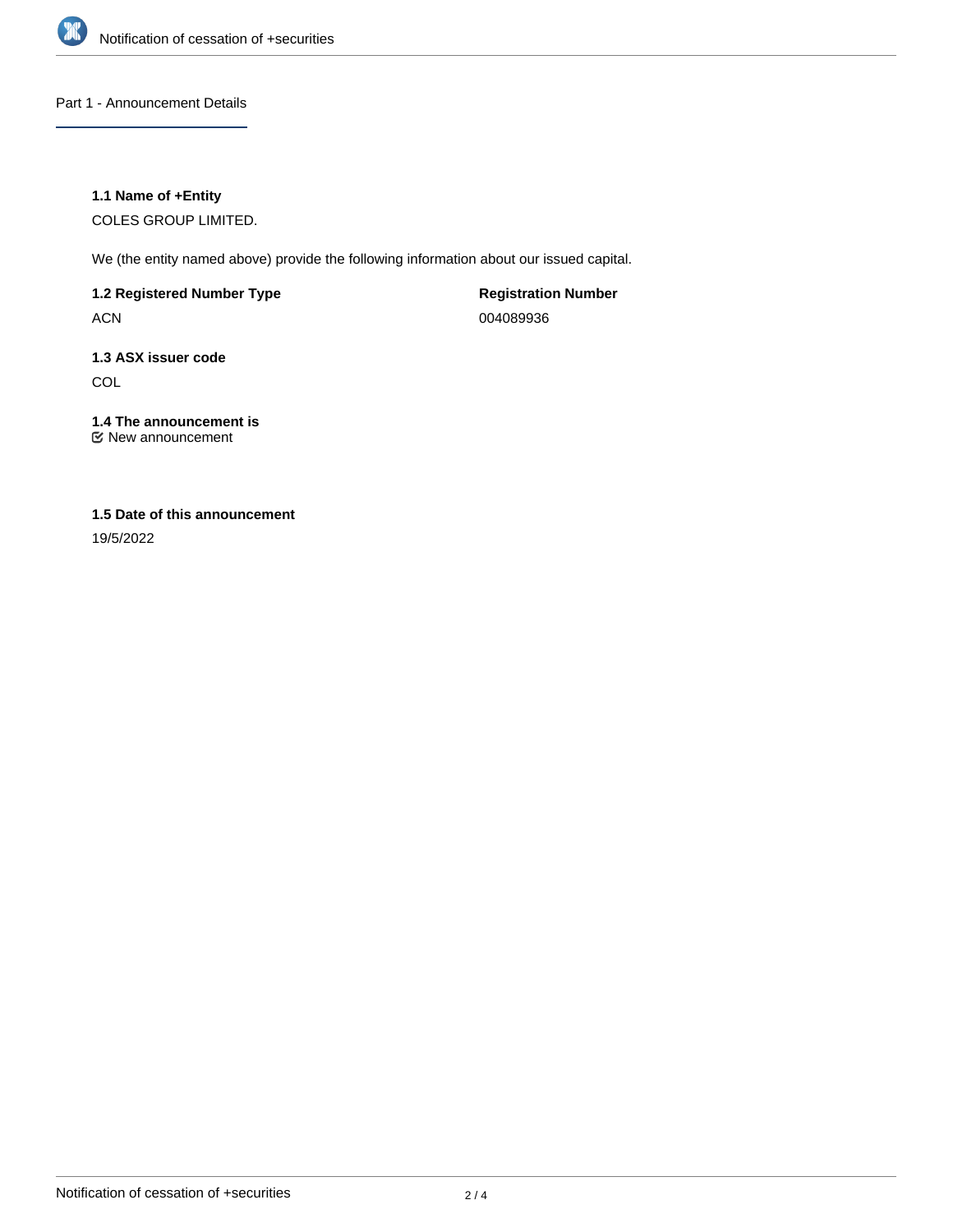

### Part 2 - Details of +equity securities or +debt securities that have ceased

## **ASX +Security Code and Description**

COLAA : PERFORMANCE RIGHTS

#### **Unquoted +equity securities that have ceased**

**Number of securities that have ceased**

32,178

#### **Reason for cessation**

Lapse of conditional right to securities because the conditions have not been, or have become incapable of being, satisfied

#### **Date of cessation**

**Is the entity paying any consideration for the cessation?** No

31/3/2022

## **Any other information the entity wishes to notify to ASX about the cessation?**

32,178 performance rights lapsed due to cessation of employment.